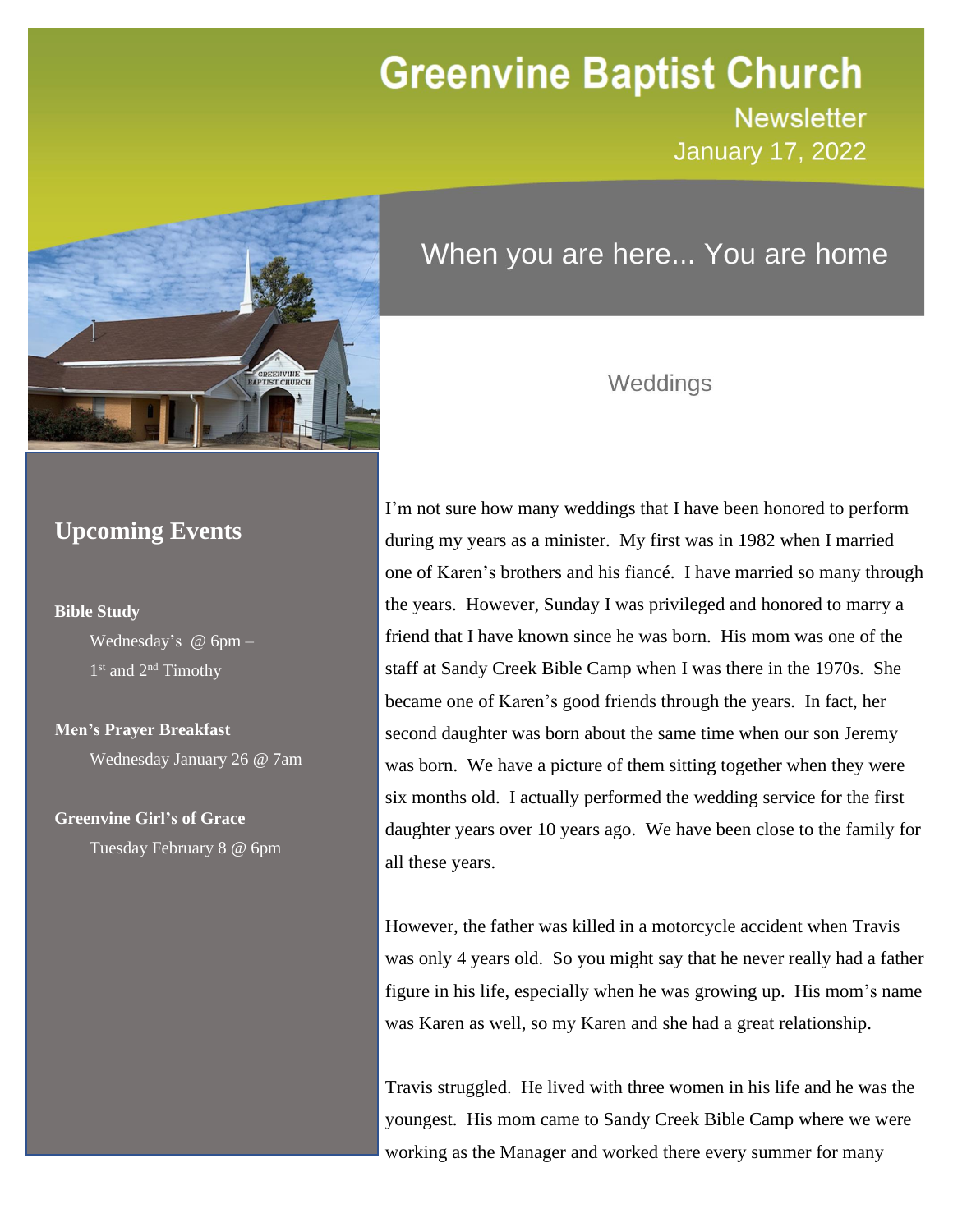years, bringing her kids with her. She became a nurse and was the camp nurse for many summers. In fact she still works there during the summer for a week or two.

Travis would be there every summer. They all came to Staff Training camp and then spent many weeks there. Travis and I were born one day apart in March. Travis on the 16th and myself on the 17th. We often got together and did something special for our birthdays. We went to the Houston Rodeo. We went out for a special meal. We spent the day together just doing "stuff." Trying to encourage him and help him in life. But Travis struggled. He eventually flunked out of school and was not motivated to do much of anything. His mom was beside herself trying to get him to make something of his life. Finally, she took him to Miracle Farms here in Washington County. He excelled and was highly motivated to both learn and to get involved with the work ethic there. He was assigned to a horse and learned how to rope and ride. He actually won the "Best Roper" his senior year there. His dad was involved in the Houston Rodeo, so being involved with horses was a motivation for him as well.

Travis came out to Sandy Creek and became a really experienced wrangler a the barn during the summers. In fact, when they need some help out there, they normally call Travis. He even got other boys from Miracle Farm to work out there as well.

Travis went to college. He got a degree in Architecture. He went on to get a Master's Degree as well, and now works for a company in Houston that works mostly in the commercial architecture business. He is a successful architect. He has a job and a home. Doing very well for himself.

Travis gives honor and recognition to Jesus Christ. He accepted Christ as his personal Savior while young, and realized that he needed to serve Christ with all his life. So he did.

Interestingly enough, he met a girl at Sandy Creek who was experienced in horsemanship and volunteered to work the summer with the horses. That's where they met. Spent a couple of summers together and the rest is history. They began a great relationship together around their relationship with Jesus. They already have a great start for their marriage with Christ at the center of their lives.

By the way, Sandy Creek is where Karen and I first met in 1977. I was the Maintenance Man and the Staff Supervisor. Karen came over from Lafayette to serve on staff for the summer. So there is another special shared experience with Travis.

So, I'm sure that you can see how special it was to marry Travis and Meghan. I had a great time. Even told a couple of inside jokes during the ceremony that only he and I would know. I love Travis like a son. It was my distinct privilege to perform his wedding.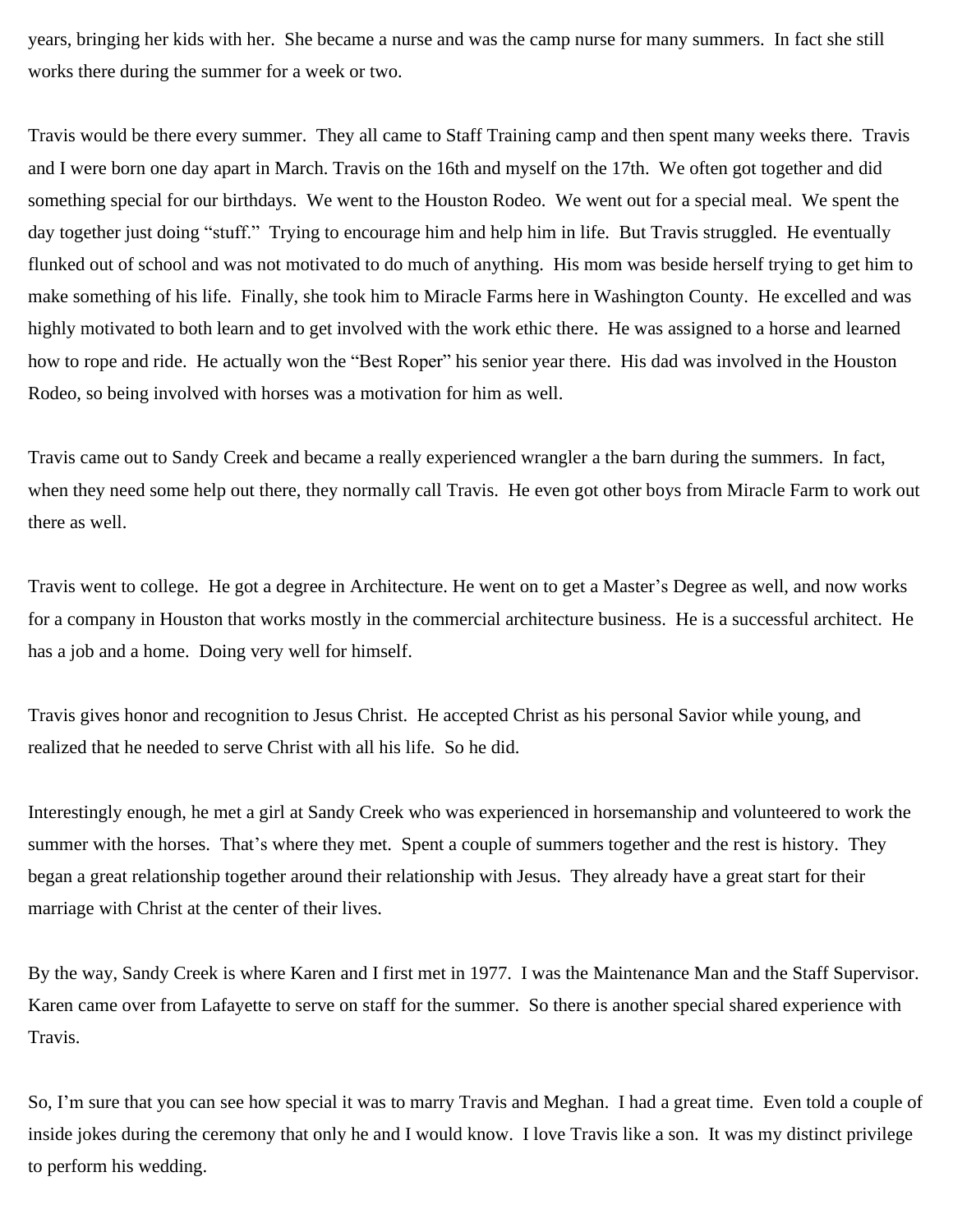During their wedding we spoke from the Bible on love. On marriage. And on Christ's relationship with us, the church.

I was reminded again of the phrase, **"Christ loved the church and gave Himself up for her."** That comes from Ephesians 5 where Paul writes of husbands and wives. However, the great and main truth is based upon Christ's love for the church.

I am always amazed to think of Christ's love for me. I think of Paul's writing to the Romans and saying, **"While we were still sinners, Christ died for us."** As a part of the body of Christ, we are told that we are loved with an everlasting, unconditional love by Christ Himself.

No matter what you have done in the past. No matter what you are involved in now, no matter what you will do in your life in the future; you can rest assured that you are loved in a special way by our God. That doesn't give us license to sin. It should make us accountable to Him in everything. He loves us. He cares for us. He knows everything about us and loves us still.

#### **I hope that you will know His love more and more as you live your lives.**

Be sure to continue to pray for Deborah Stevens and her family. They are trusting God. They realize that He is in control. My prayer for them is that even in this difficult circumstance of life, they would be drawn more and more to the Savior.

Blessings upon you all. May you "grow in grace and in the knowledge of our Lord and Savior Jesus Christ. To Him be honor and glory forever. Amen. Jack